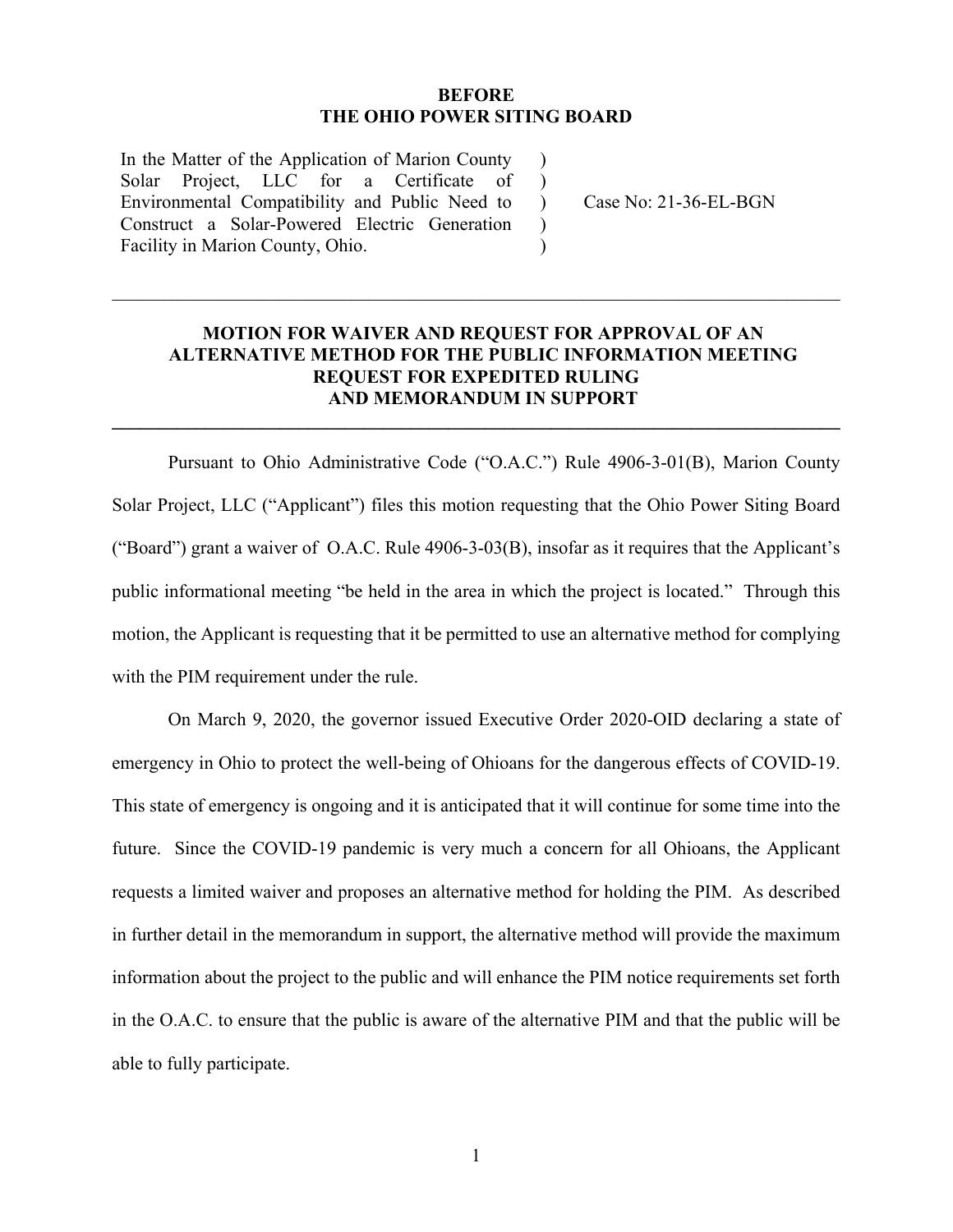Finally, the Applicant asserts that, for the reasons more fully set forth in the following memorandum in support, good cause exists to grant this motion on an expedited basis, in accordance with O.A.C. Rule 4906-2-27(C). The Applicant's proposed public information program envisions several elements including, as a substitute for the traditional in-person PIM, a virtual presentation followed by a live question and answer ("Q&A") session with options for attendees to join by both web and telephone.

The Applicant has tentatively scheduled the PIM for February 17, 2021. Therefore, the Applicant requests that the Board rule on this motion by January 22, 2021, to enable the Applicant to issue the required notices prior to the PIM. Accordingly, the Applicant respectfully moves that the Board grant this motion for waiver on an expedited basis.

Respectfully submitted,

/s/ *Christine M.T. Pirik\_\_\_\_* Christine M.T. Pirik (0029759) (Counsel of Record) William V. Vorys (0093479) Dickinson Wright PLLC 150 East Gay Street, Suite 2400 Columbus, Ohio 43215 Phone: (614) 591-5461 cpirik@dickinsonwright.com wvorys@dickinsonwright.com

*Attorneys for Marion County Solar Project, LLC*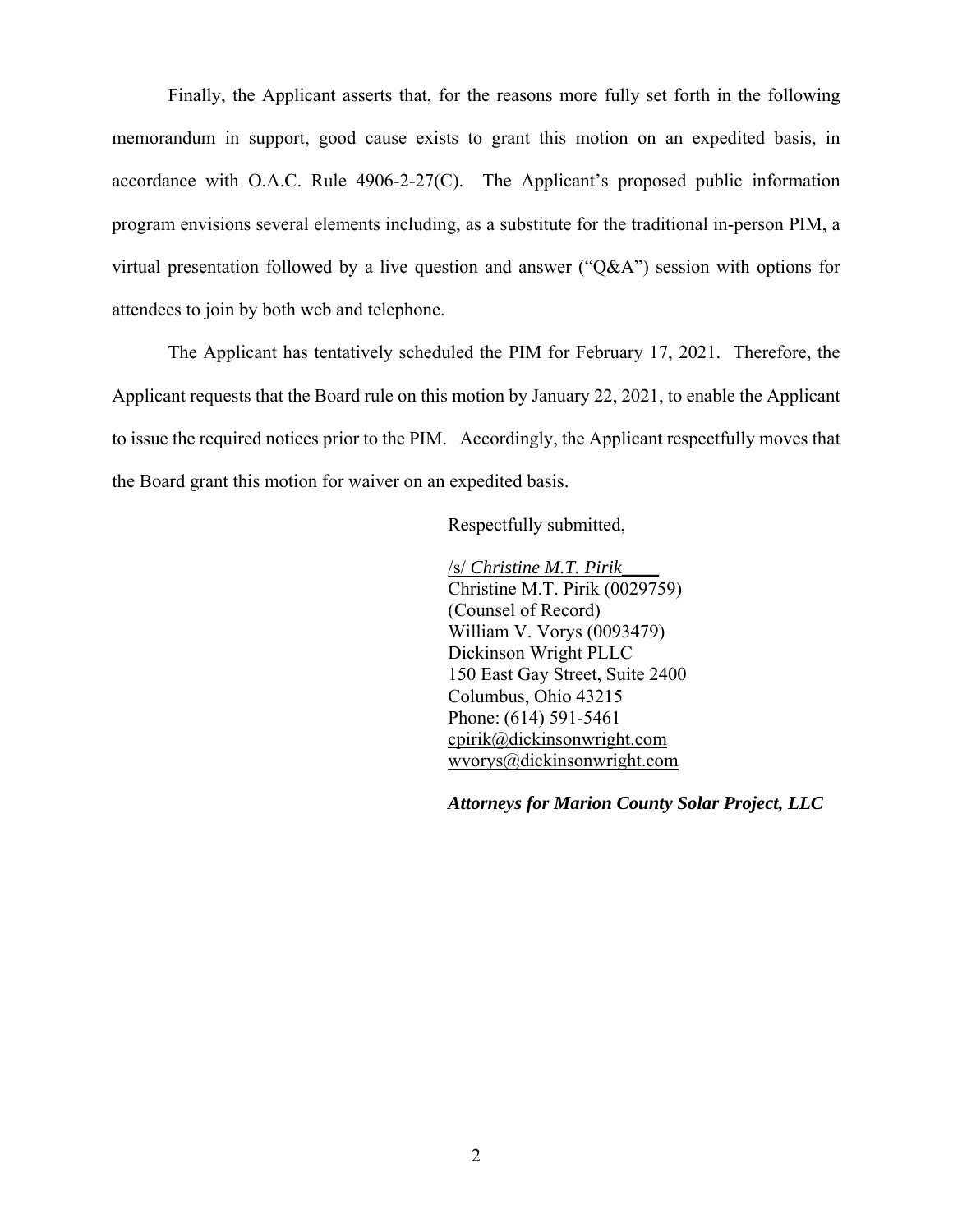## **MEMORANDUM IN SUPPORT OF MOTION FOR WAIVER AND REQUEST FOR APPROVAL OF AN ALTERNATIVE METHOD FOR THE PUBLIC INFORMATION MEETING AND REQUEST FOR EXPEDITED RULING**

**\_\_\_\_\_\_\_\_\_\_\_\_\_\_\_\_\_\_\_\_\_\_\_\_\_\_\_\_\_\_\_\_\_\_\_\_\_\_\_\_\_\_\_\_\_\_\_\_\_\_\_\_\_\_\_\_\_\_\_\_\_\_\_\_\_\_\_\_\_\_\_\_\_\_\_\_\_\_** 

**\_\_\_\_\_\_\_\_\_\_\_\_\_\_\_\_\_\_\_\_\_\_\_\_\_\_\_\_\_\_\_\_\_\_\_\_\_\_\_\_\_\_\_\_\_\_\_\_\_\_\_\_\_\_\_\_\_\_\_\_\_\_\_\_\_\_\_\_\_\_\_\_\_\_\_\_\_\_** 

#### **I. Introduction**

The Applicant is preparing to file an application with the Board for a certificate of public convenience and necessity to construct the Marion County Solar Project, a 100-megawatt, solarpowered, electric generation facility in Marion County, Ohio in the near future.

As a result of the COVID-19 pandemic that has negatively affected not only the state of Ohio but the entire nation and world, state policy currently restricts the types of gatherings typically held, which includes such meetings as the PIM required under O.A.C. Rule 4906-3-03(B). The public has been strongly advised to maintain social distancing and avoid public gatherings. In addition, it is anticipated that for some time in the future there will be individuals that are apprehensive about attending public meetings and individuals that have high-risk conditions or other reasons that make it not possible for them to attend a public gathering.

Prior to the COVID-19 pandemic, the Applicant had already taken several steps to engage with the Board, and the Marion County community and officials, and initiated its Facebook page. The Applicant and the Board's Staff ("Staff") attended a pre-application conference on October 28, 2020, in accordance with O.A.C. Rule 4906-3-02.

#### **II. Public Information Meeting Requirements in O.A.C.**

While there is no statutory requirement that a PIM be held, the Board has established rules requiring that, prior to filing a standard certificate application, the applicant must hold at least one PIM. Specifically, O.A.C. Rule 4906-3-03(B) provides that: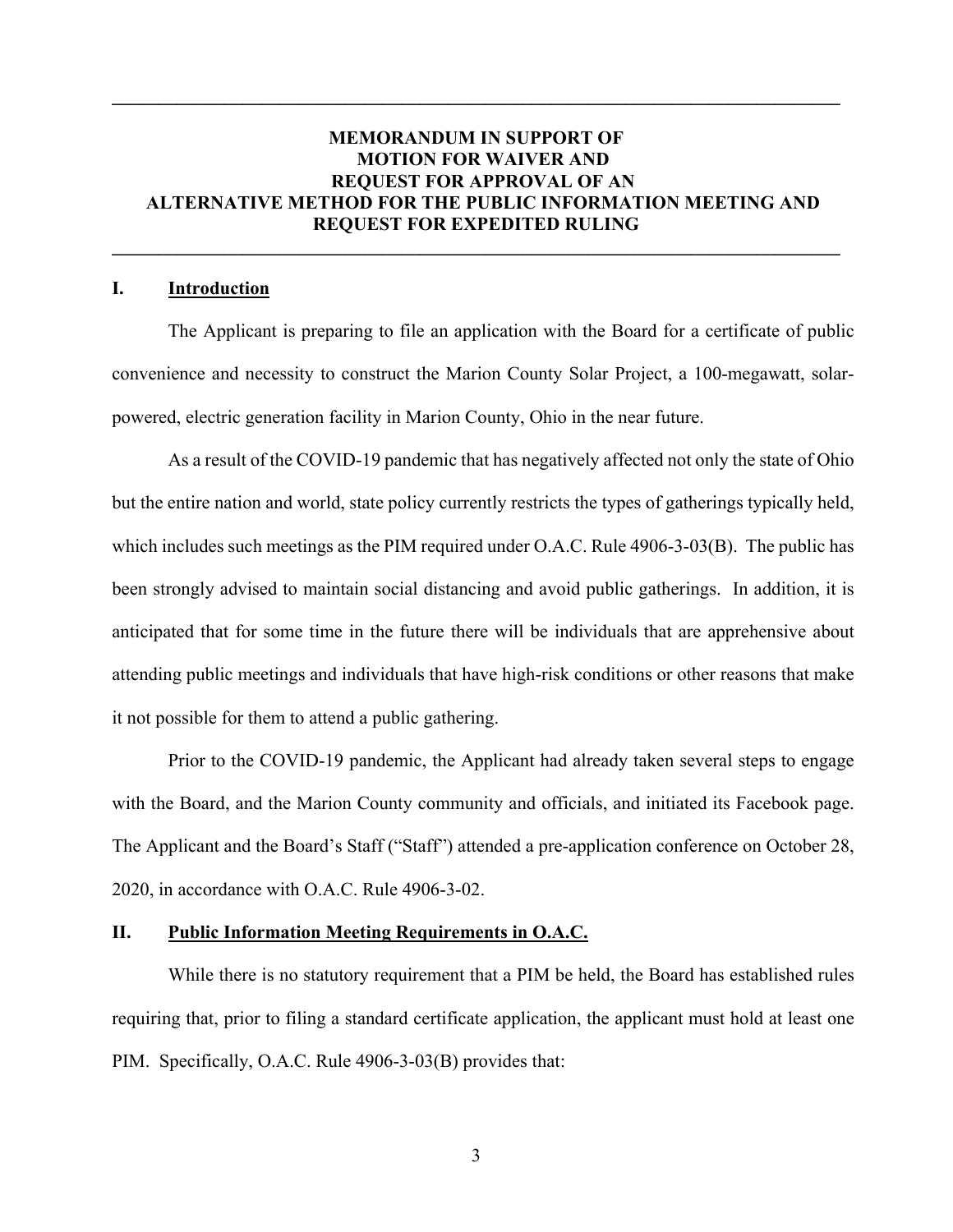- 1. No more than 90 days prior to submitting its application, the applicant hold an informational meeting open to the public "in the area in which the project is located."
- 2. Not more than 21 days or fewer than 7 days prior to the PIM, the applicant publish notice of the PIM in newspapers of general circulation in the project area.
- 3. At least 21 days before the PIM, the applicant send a letter to each property owner and affected tenant.
- 4. At the PIM, the applicant present maps showing the proposed facility.
- 5. At the PIM, the applicant solicit written comments from the attendees and summarize those comments in its application.

In accordance with the rule, PIMs are typically held on a weekday, for a two-hour period, at a venue located in the project area that can accommodate large groups of individuals.<sup>1</sup> At the PIM, the applicant usually provides hard copy materials explaining the project. In addition, there are stations staffed by subject matter experts placed around the venue where the public can ask questions and obtain answers to questions they may have about different aspects of the project, including ecological, sociological, engineering etc. Large maps showing the proposed facility at a scale that allows an affected property owner to identify the location of their property to the facility are also provided in accordance with the rules.

### **III. Current State of Emergency in Ohio**

 $\overline{a}$ 

As previously noted by the Board, on March 9, 2020, the governor signed Executive Order 2020-01D, declaring a state of emergency in Ohio to protect the well-being of Ohioans from the dangerous effects of COVID-19.<sup>2</sup> Pursuant to Ohio Revised Code ("R.C.") 3701.13, on March 12,

<sup>1</sup> *See e.g., In re Application of The Ohio State University*, Case No. 19-1641-EL-BGN, Preapplication Letter (Sept. 11, 2019); *In re Application of Big Plain Solar, LLC*, Case No. 19-1823-EL-BGN, Preapplication Letter (Oct. 4, 2019); and *In re Application of Atlanta Farms Solar Project, LLC*, Case No. 19-1880-EL-BGN, Preapplication Letter (Oct. 18, 2020).

<sup>2</sup> *In re Proper Procedures and Process for the Board's Operations and Proceedings During the Declared State of Emergency*, Case No. 20-601-GE-UNC, et al. ("*Declared State of Emergency*"), Entry (Mar. 17, 2020).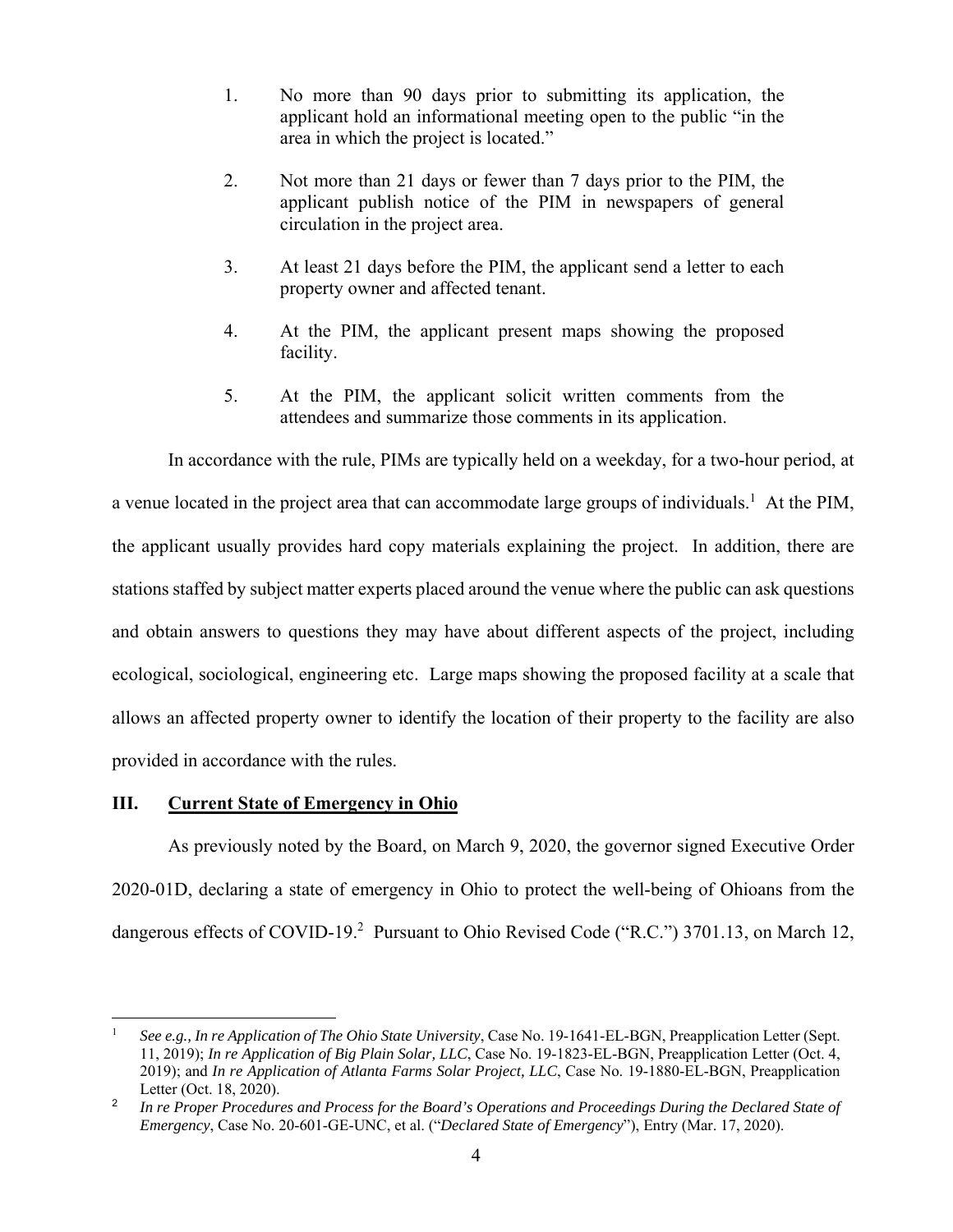2020, the Director of the Ohio Department of Health ("ODH") issued an order to prevent the spread of COVID-19 in the state of Ohio, urging all persons to maintain social distancing of approximately 6 feet from other people. Subsequently, on March 22, 2020, as amended on April 2, 2020, the Director of the ODH issued a stay home order directing that, from March 23, 2020, until May 1, 2020, "all individuals currently living within the State of Ohio are ordered to stay at home or at their place of residence" ("Stay Home Order").<sup>3</sup> Subsequently, the Stay Home Order was revised and extended.<sup>4</sup> As of the filing of this motion, the Stay Home Order has been somewhat lifted and the governor has implemented Responsible Restart Ohio protocols ("Protocols")<sup>5</sup> aimed at responsibly restarting Ohio's economy during the ongoing COVID-19 pandemic. These Protocols include wearing facemasks<sup>6</sup> and limiting the capacity of gatherings, with special care given to protect individuals with high-risk conditions. It is anticipated that, while there will be a gradual return to normal practices, the necessity for social distancing and the caution against holding large public gatherings will continue for the foreseeable future.

### **IV. Proposed Alternative Public Information Program**

O.A.C. Rule 4906-3-01(B) provides that the Board may grant a waiver of any requirement in that chapter, other than a requirement mandated by statute. Therefore, in recognition of the ongoing COVID-19 pandemic and the continued state of emergency in Ohio, the Applicant requests that the Board grant this waiver and, in lieu of an in-person PIM in the project area as set forth in O.A.C. Rule 4906-3-03(B), the Board authorize the Applicant to implement an alternative public information program, which includes the primary elements outlined below.

 $\overline{a}$ 

<sup>&</sup>lt;sup>3</sup> *Declared State of Emergency*, Entry (Apr. 16, 2020) at <sup>16</sup>.<br><sup>4</sup> In November and December 2020, the Director of ODH

In November and December 2020, the Director of ODH issued orders limiting gatherings of greater than 10 people, and requiring all persons to stay home during specified hours unless engaged in work or essential activity 5 https://coronavirus.ohio.gov/wps/portal/gov/covid-19/responsible-restart-ohio/Responsible-Protocols/

<sup>&</sup>lt;sup>6</sup> On July 24, 2020, the Interim Director of ODH issued an order requiring individuals in the state of Ohio to wear facial coverings at all times when: in any indoor location that is not a residence; outdoors and not able to maintain a distance of 6 feet or more; and for public transportation purposes.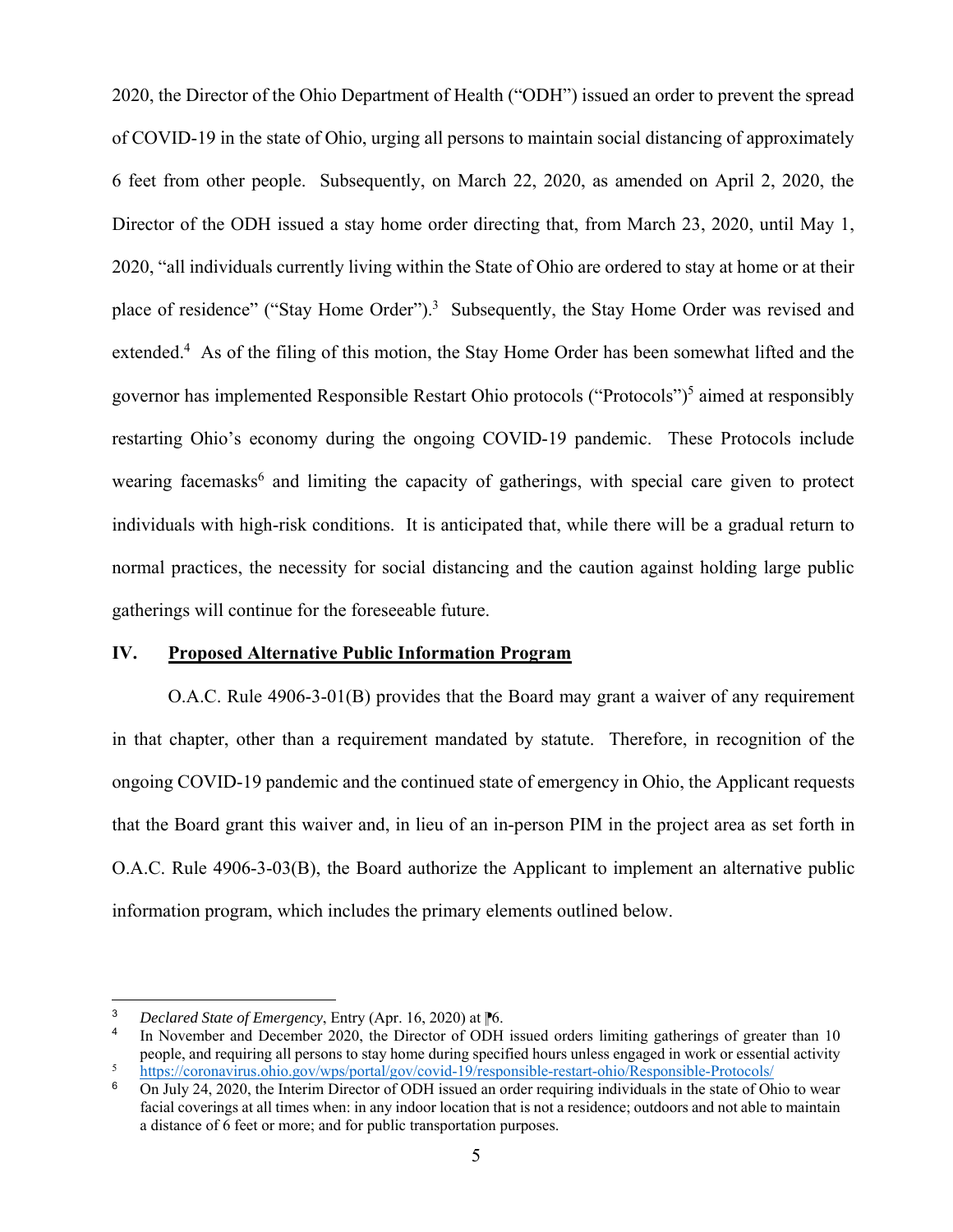### **(1) Power Point**

The Applicant will prepare a power point presentation of the project by the Applicant's experts, as well as the Staff, that will include information and explanations regarding:

- a. The Applicant's organizational structure and history.
- b. The Applicant's involvement in the community.
- c. The need for the project.
- d. A description of the project including the location, size, and nameplate capacity.
- e. The project schedule.
- f. The preliminary project engineering and facilities (e.g., modules, inverters, tracker models under consideration, substation, laydown yard, collection system, access roads etc.).
- g. An explanation of the types of studies used for the project relating to ecological, socioeconomic, environmental, cultural, transportation, sound, geotechnical.
- h. Maps showing the proposed facility at a scale that allows affected property owners to identify the location of their property in relation to the facility.
- i. The Board's review and certification process.
- j. Contact information for the Applicant (i.e., website, Facebook, mailing and email address, contact telephone number).
- k. Contact information for the Board (i.e., website, mailing address, contact telephone number).

### **(2) Recorded Presentation**

A recording of the Power Point presentation described above will be available. The Applicant will narrate the presentation. The Staff will also be invited to participate in the recorded presentation and provide further information on the Board's process. The recorded presentation will be available on the Applicant's website one week before the PIM and by alternative methods upon request.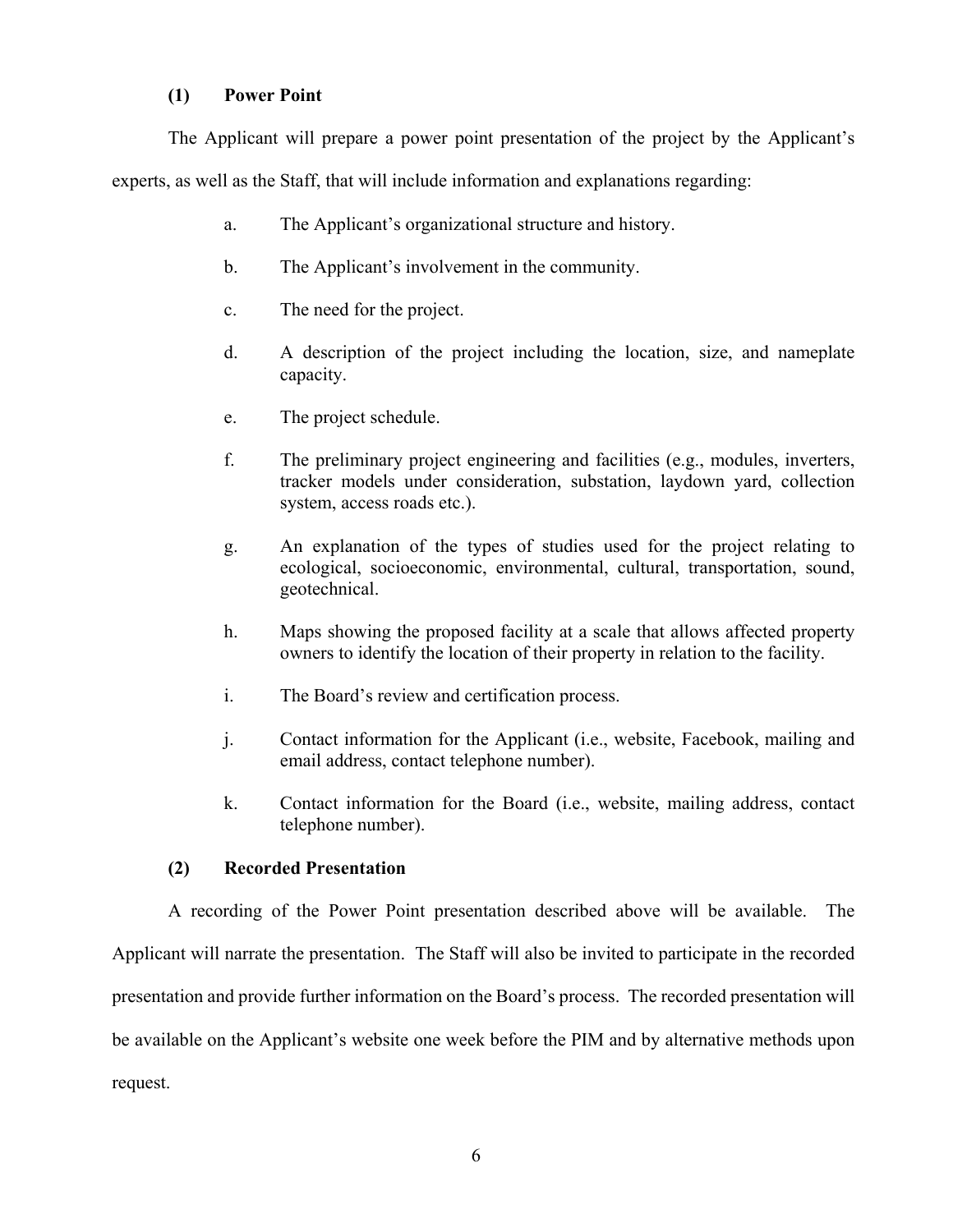## **(3) Project Website**

The website will contain the following information:

- 1. Dates and times of the PIM, as well as information on how to access and participate.
- 2. A downloadable PDF of the Power Point presentation.
- 3. The recorded presentation.
- 4. A downloadable PDF map of the project showing the project area, facility layout, and aerial imagery.
- 5. A downloadable PDF of the project's preliminary site plan.
- 6. Contact information and instructions for submitting questions to the Applicant regarding the project.
- 7. Summary of frequently asked questions ("FAQ") and responses from the Applicant's subject matter experts.
- 8. Instructions on how to request more information.
- 9. The website, mailing and email addresses, and telephone number to contact the Board.
- 10. Information on: how to submit comments to the Board; how to participate in the proceeding before the Board; and how to request notification of the public hearing.
- 11. Contact information for the Applicant including the mailing and email addresses, and telephone.

# **(4) Project Facebook Page**

A Facebook page will be used to broadcast information about the project and details of the

PIM. The project Facebook page will also serve as a resource to direct the community to the website for information regarding the project and details on submitting comments and questions. Marketing tools within Facebook will be used to help target adjacent landowners and nearby residents to the extent practical.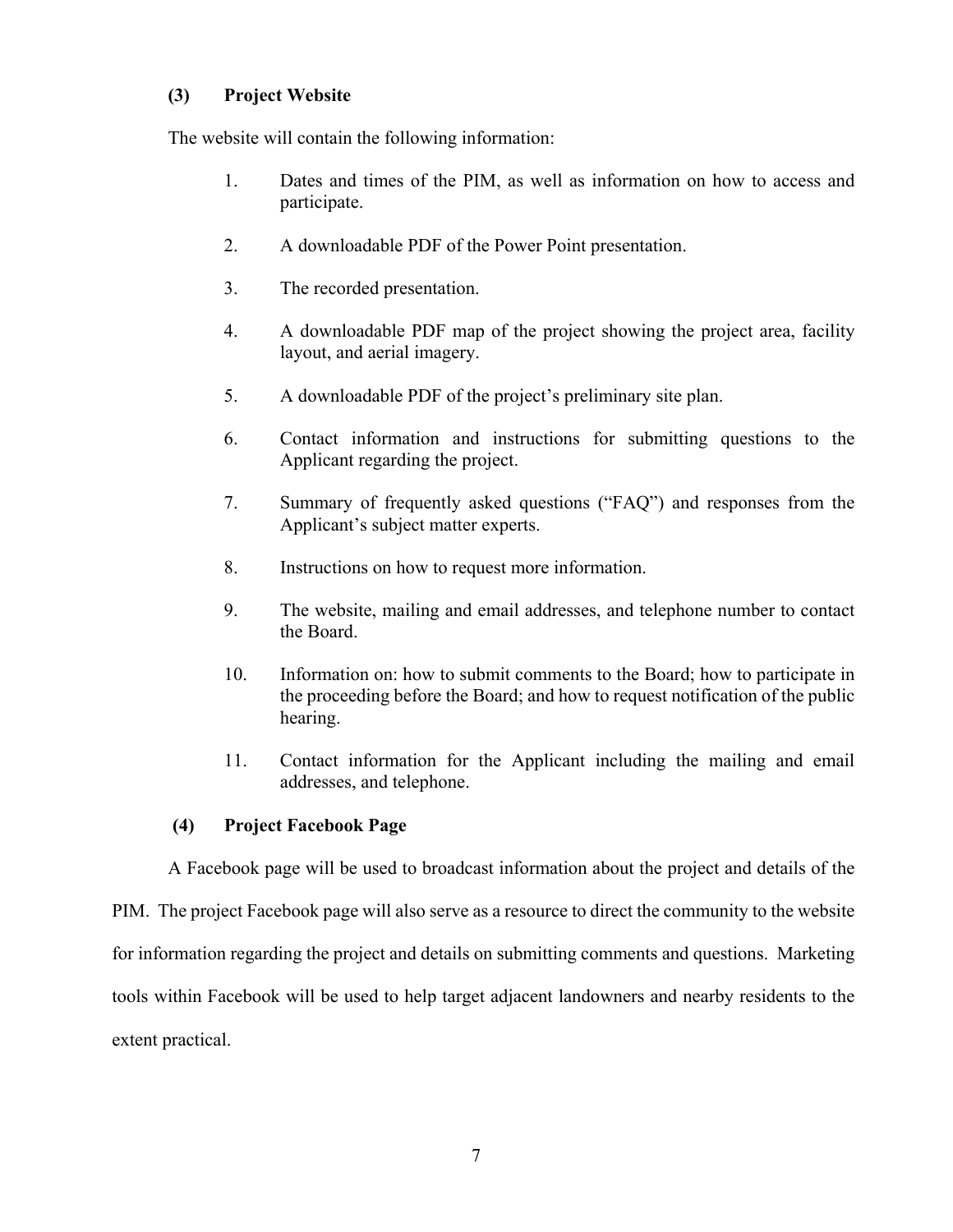# **(5) PIM**

The Applicant and its subject matter experts will host a presentation and live Q&A session

with options for attendees to join by both web and telephone.

- 1. The PIM will begin with an introduction of the Applicant's subject matter experts and a brief description of the project as detailed in the Power Point presentation. In addition, Staff will be invited to participate to provide information to the public about the power siting process and how the public can participate in that process. Participants joining the PIM via the project website will have access to the Power Point presentation described above, as well as the downloadable PDF maps of the project described above.
- 2. The PIM will be hosted through a platform capable of hosting hundreds of participants. The platform will allow participants to connect by telephone or an internet link. The platform will function across desktop, browser, and mobile devices. For the Q&A portion of the PIM:
	- a. Participants will be able to interact with the subject matter experts and Staff via a moderated process.
	- b. Participants will be able to virtually "raise their hand" in order to ask questions. Until it is his/her turn to speak, the participant's line will be muted.
	- c. Questions will be addressed on a first-come, first-served basis.
	- d. Any questions that the Applicant is not able to be address during the PIM will be addressed after the PIM via telephone, email, mail, and updates to the FAQ section of the Applicant's website.

# **(6) Individual Meetings**

Opportunities for members of the community to meet informally with representatives of the

Applicant, either in-person or via phone are also available. Instructions for requesting and scheduling such meetings will be provided in the direct mailers, on the project website, and on the project Facebook page.

# **V. Notices for the Proposed Alternative Public Information Program**

# **A. Method of Notification**

O.A.C. Rules 4906-3-(B)(1) and (2) require the Applicant to: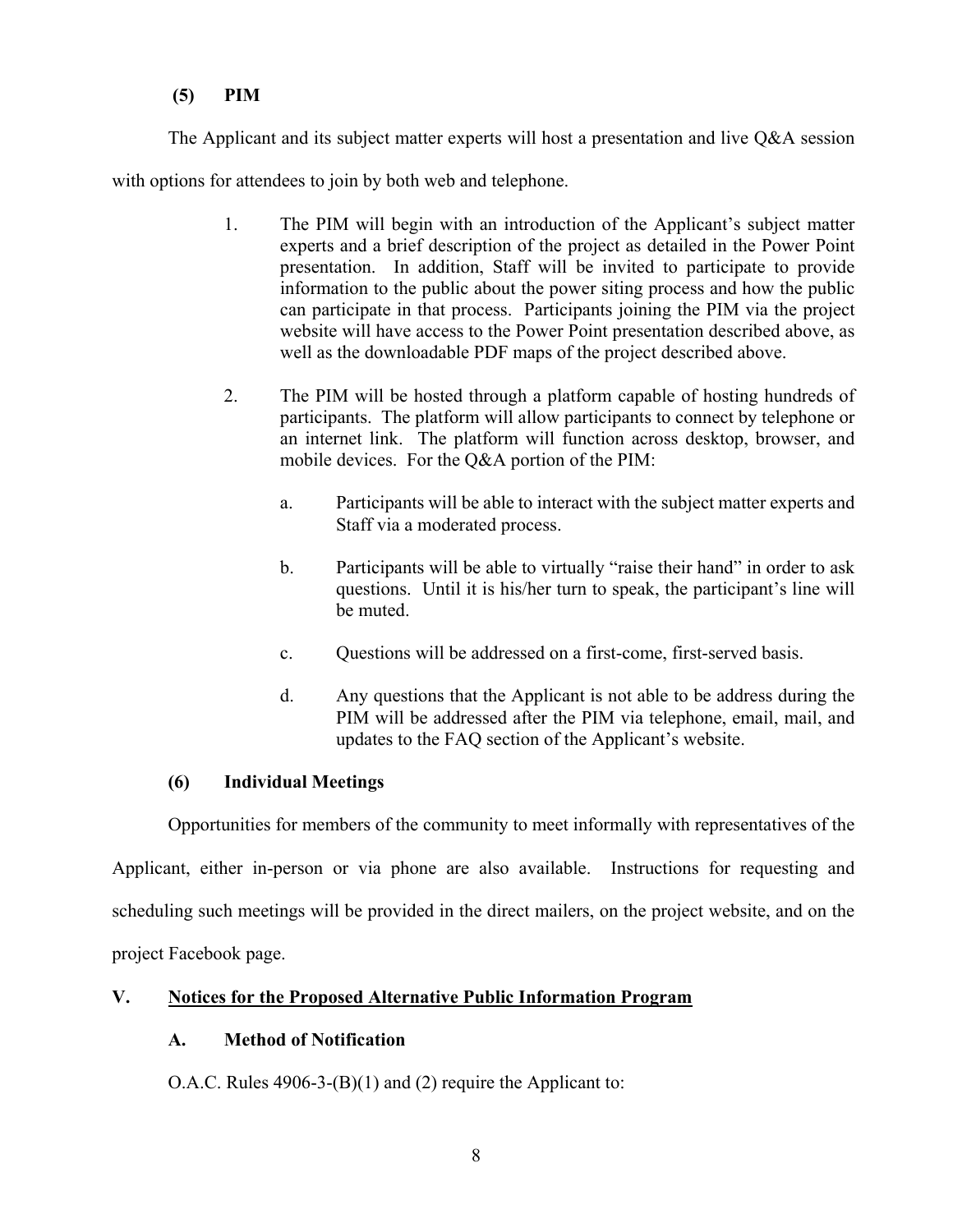- 1. Provide one public notice of the PIM in newspapers of general circulation in the project area not more than 21 day or less than 7 days prior to the PIM.
- 2. At least 21 days before the PIM, send a letter to each property owner and affected tenant that is within the project area or contiguous to the project area.

In addition to the written and newspaper notice required under the rules, the Applicant will

also be providing notice on the Applicant's website and social media pages.

# **B. Who will be Served Written Notice**

O.A.C. Rule  $4906-3-03(B)(2)(a)$  through (d) requires that a letter for a generation facility be

sent by first class mail to each property owner and affected tenant:

- 1. Within the planned site for the proposed facility.
- 2. Contiguous to the planned site of the proposed facility.
- 3. Who may be approached by the applicant for any additional easement necessary for the construction, operation, or maintenance of the facility.
- 4. If the property owner's address is not the same as the address affected by the proposed facility, then the applicant shall also send a letter to the affected property.

In addition to the individuals that the Applicant is required to serve under the rules, the

Applicant will be enhancing notification of the PIM by sending written notice to the following:

- 1. County commissioners.
- 2. Township Trustees for the project area.
- 3. The head of each public agency charged with the duty of protecting the environment or planning land use in the project area.
- 4. The county engineer.
- 5. The superintendent and board for the school district for the project area.
- 6. The main public library in the project area.
- 7. Emergency responders in the project area.
- 8. Local chamber of commerce.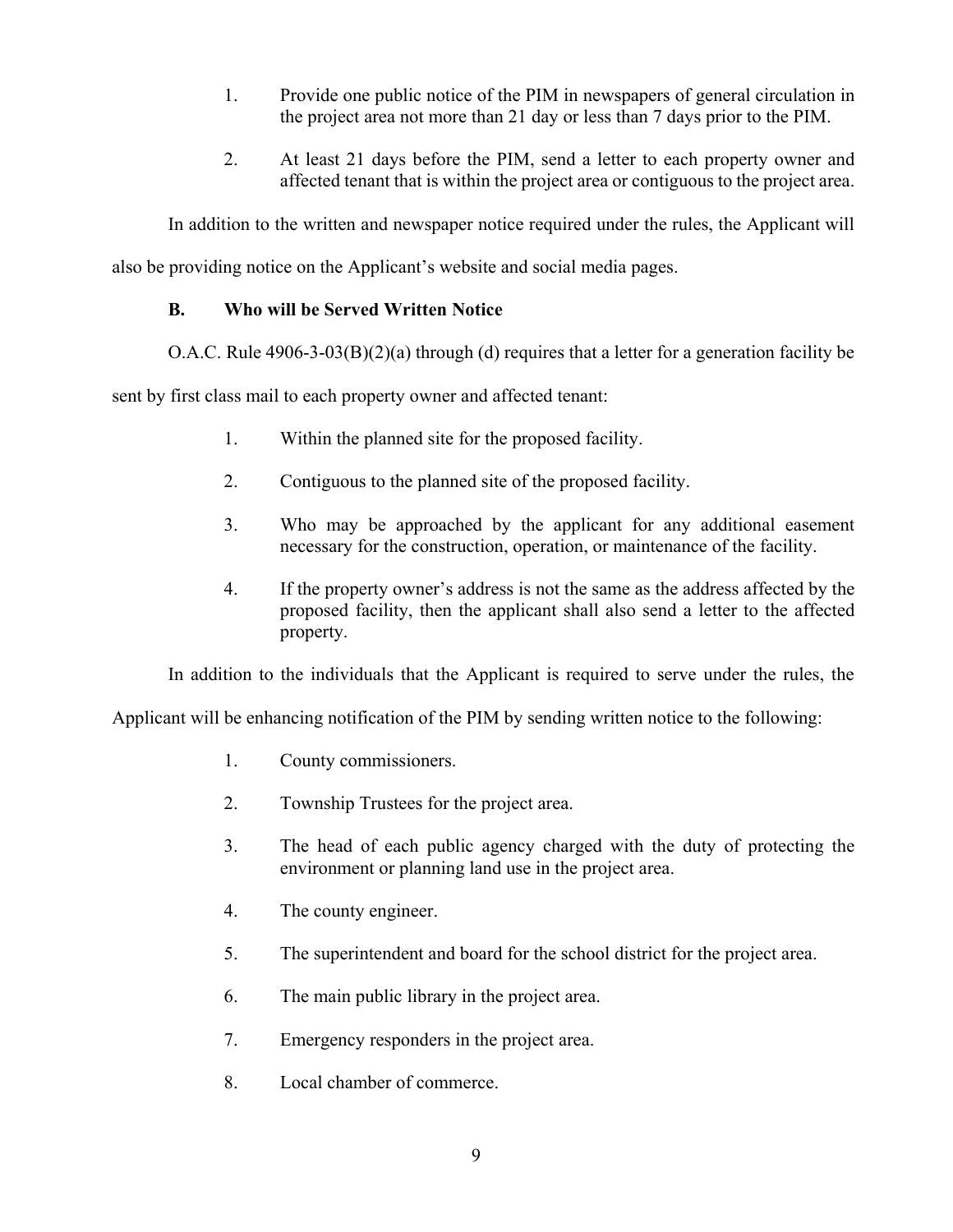## **C. Content of Notification**

The Applicant proposes to comply with the notice requirements set forth in O.A.C. Rule 4906-3-03 in full by including the following information in the both the published and written notices:

- 1. A brief description of the project.
- 2. A description of the need for the project.
- 3. The project schedule.
- 4. The design of the facility.
- 5. The Applicant's website.
- 6. The Board's website, mailing address, email address, and telephone number.

In addition to above-noted information that is required under the rules to be included in the notices, the Applicant will include the following information:

- 1. Map of the project area
- 2. How to participate in the proceeding.
- 3. How to request notification of the public hearing.
- 4. A description of the certification process.
- 5. Instructions on how to submit questions prior to, during, and after the PIM.
- 6. Instructions on how to access the PIM.
- 7. Contact information for the Applicant in the event someone will not be able to access the PIM via the internet so that the Applicant can send them a hard copy, CD, or thumb drive of the Presentation.
- 8. The Applicant's mailing and email addresses, and contact telephone number.

## **VI. Good Cause Exists to Grant the Motion for Waiver**

The purpose of a PIM, which is held prior to the Applicant filing its application with the Board, is to inform the community about the Applicant's intent to file an application. In addition,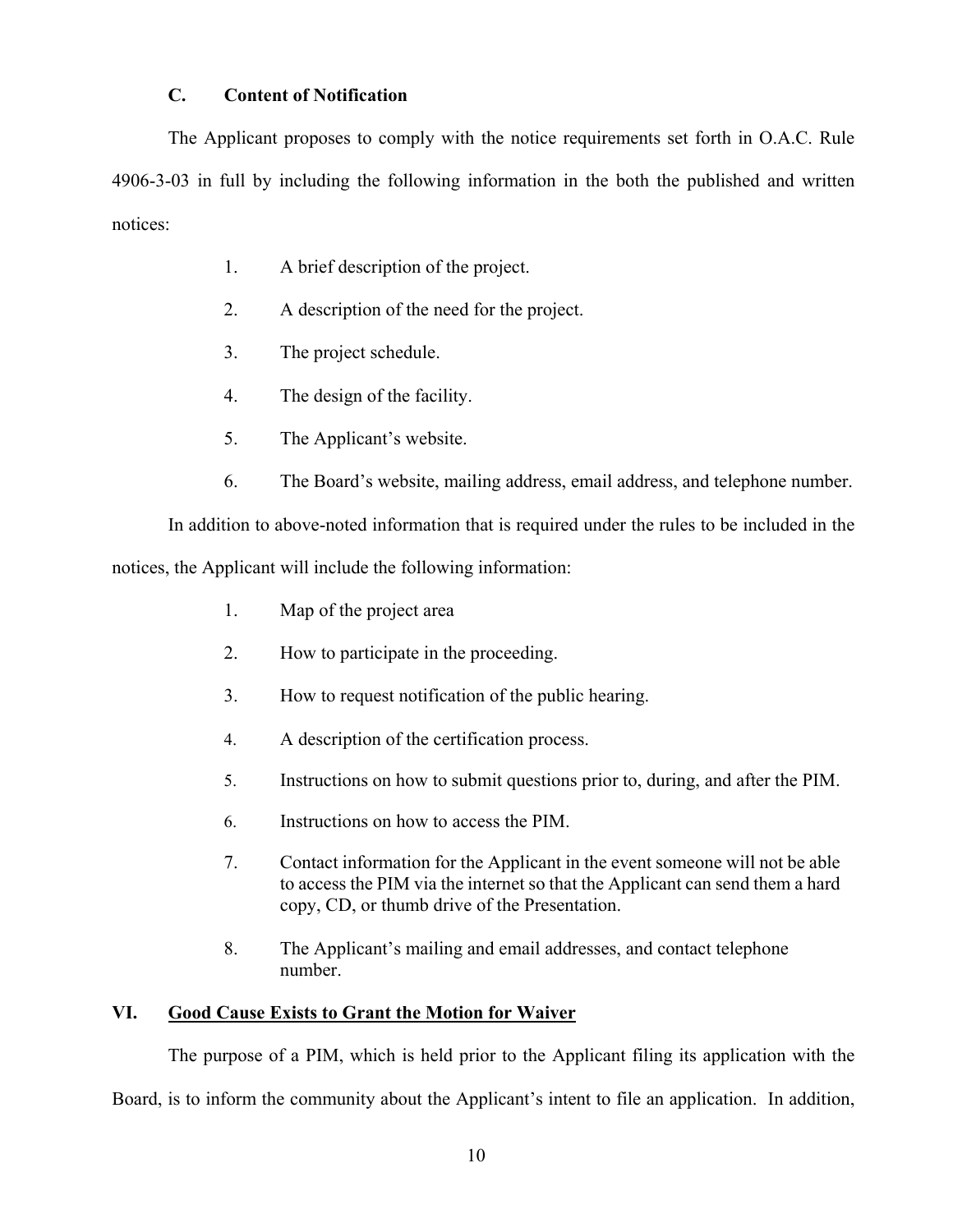the PIM provides an opportunity for the Applicant to answer questions from interested persons and gather information regarding any concerns the community might have so that the Applicant can consider the questions and concerns in its application. The public information program proposed by the Applicant, accomplishes these goals.

This motion for waiver is limited to a request to hold the PIM in the project area, all other requirements under the Board's rules will be met and exceeded as set forth in detail herein. Understanding the purpose of the PIM and the need to provide the community with information on the project, as well as the Applicant's need to receive constructive feedback on the plans for the project, the public information program proposed by the Applicant, satisfies the intent of the requirements in O.A.C. Rule 4906-3-03. In fact, the proposed program goes beyond the requirements in the Board's rules and ensures that a larger range of individuals will not only receive notice of the project and the PIM, but will be given an opportunity to have their questions answered in an effective and timely manner.

If the Board does not granted this limited waiver of the requirement for the PIM to be held in-person in the project area, it is not known when the PIM will be able to be held given the necessity for social distancing to protect the public. Such a delay will harm not only the Applicant, but the community where the project will be located. Landowners and tenant farmers may be financially harmed by disruptions in their planned farming activities caused by delays or changes in the Board's power siting process. Any unnecessary delay will not only cause financial harm to the Applicant, but stall the benefits the community and local school system would receive from operation of the facility. Given the current state of the economy resulting from the COVID-19 pandemic, it is essential that the public information program move forward as expeditiously as possible, so that the Applicant is in a position to file its Application in the near future and the community can begin realizing the benefits from operation of the facility.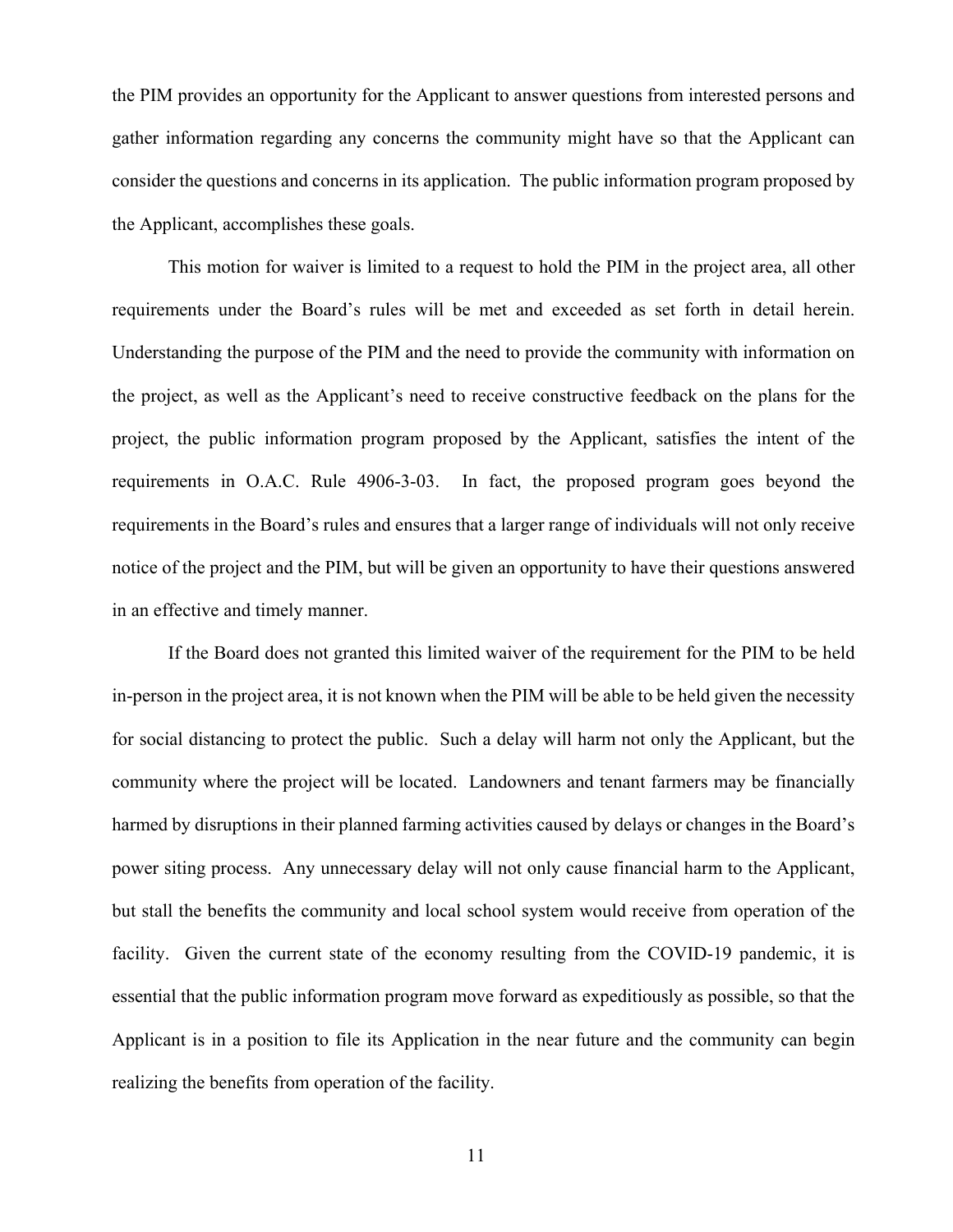Granting this motion for waiver will not diminish any interested stakeholder's rights to participate in or provide comments on the Applicant's project. Rather, the public information program is just an initial step toward providing an avenue for outreach and input in the process. Individuals may file comments in the above-captioned proceeding at any time. In addition, later in the process, once the Applicant files the application, the Board will provide stakeholders an opportunity to intervene in the proceeding and become involved in the evidentiary hearing, or to testify at a public hearing.

Finally, the Applicant notes that this motion for waiver is consistent with the General Assembly's legislation enabling public bodies to convene virtual public meetings and hearings.<sup>7</sup> In addition, the Supreme Court of Ohio is currently holding oral arguments remotely.<sup>8</sup> In fact, the Board itself has found that motions for waiver allowing virtual PIMs similar to the program proposed by the Applicant herein should be granted.<sup>9</sup> Moreover, citing Am. Sub. H.B. 197, the Board has scheduled the local public and the adjudicatory hearing in a case currently pending before the Board; both of which have been held using remote access technology that facilitated participation by telephone and/or live video on the internet. $10$ 

#### **VII. Conclusion**

Therefore, the Applicant requests the Board authorize the Applicant to implement the proposed alternative public information program, which includes a detailed Power Point presentation on the project and process, a presentation of the Power Point from the subject matter experts, a recorded PIM with a question and answer session, and access to the Applicant's website that contains

 $\overline{a}$ 

<sup>7</sup> Am. Sub. H.B. 197.

<sup>8</sup> *See e.g., In re Complaint of Direct Energy Business, L.C.C. v. Duke Energy Ohio, Inc*., Case No. 2019-1058, Oral Argument (June 2, 2020) found at https://ohiochannel.org/video/supreme-court-of-ohio-case-no-2019-1058-inre-complaint-of-direct-energy-business-llc-v-duke-energy-ohio-inc

<sup>9</sup> *See e.g., In re Application of Yellowbud Solar, LLC*, Case No. 20-972-EL-BGN, Entry (May 26, 2020); *In re Application of Arche Energy Project, LLC*, Case No. 20-979-EL-BGN, Entry (May 26, 2020); *In re Application of Fox Squirrel Soar, LLC*, Case No. 20-931-EL-BGN, Entry (June 30, 2020).

<sup>10</sup> *In re Application of The Ohio State University*, Case No. 19-1641-EL-BGN, Entry (May 22, 2020).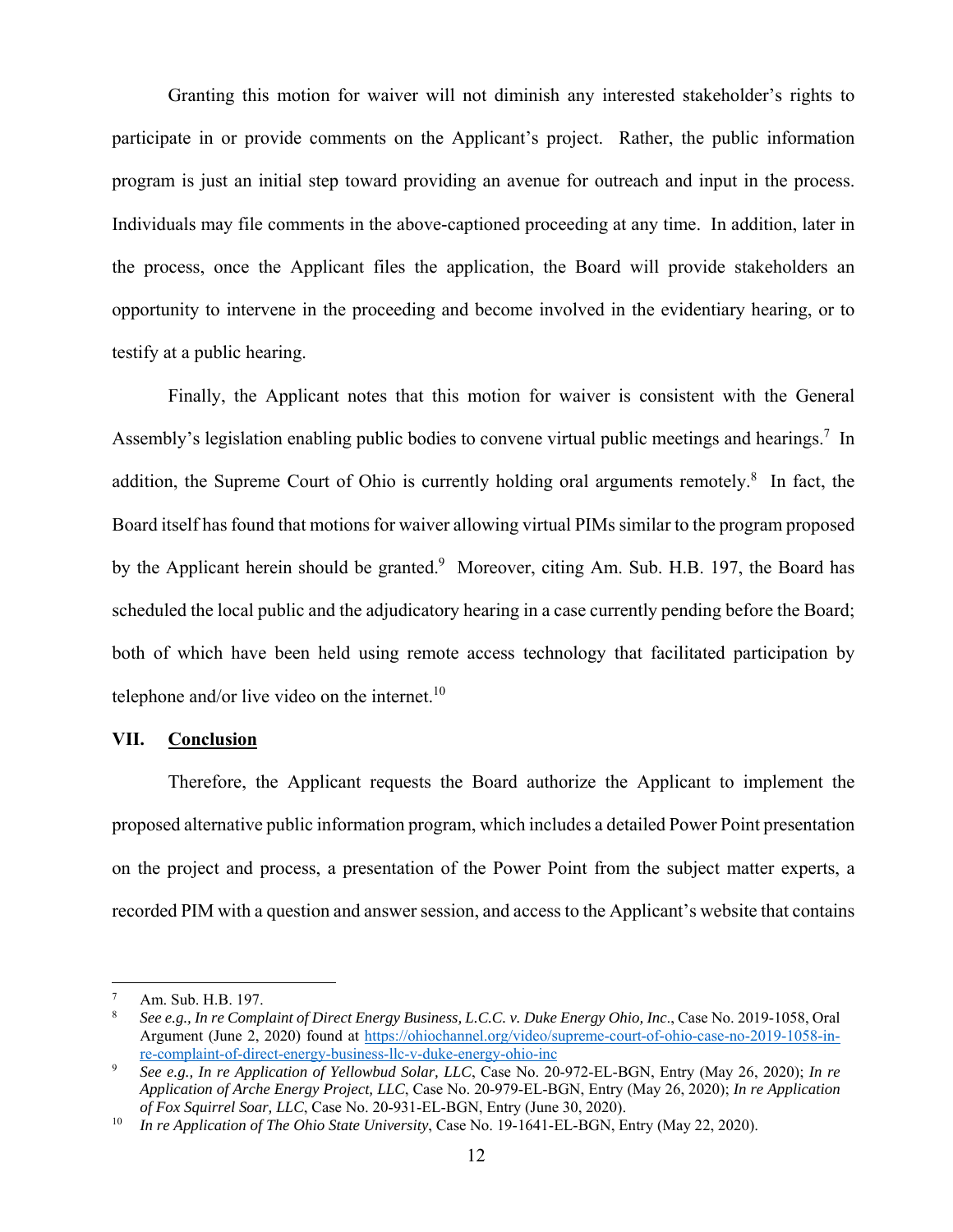information on the project. Not only does this program substantially comply with the Board's rules, but it enhances the public information program required by O.A.C. Rule 4906-3-03. In addition, the notification efforts the Applicant proposes to use comply with and enhance the notice provisions required under the rules for PIMs. Therefore, in light of the continued state of emergency in Ohio and the need for social distancing to protect the public, the Applicant respectfully requests that the Board grant this motion for waiver, insofar as O.A.C. Rule 4906-3-03(B) requires that the Applicant's informational meeting "be held in the area in which the project is located."

The Applicant has tentatively scheduled the PIM for February 17, 2021. The Applicant submits that good cause exists to grant this motion on an expedited basis, in accordance with O.A.C. Rule 4906-2-27(C), and requests that the Board consider this motion as expeditiously as possible to enable the Applicant to begin issuing notices of the PIM by January 22, 2021.

Respectfully submitted,

/s/ Christine M.T. Pirik Christine M.T. Pirik (0029759) William Vorys (0093479) Dickinson Wright PLLC 150 East Gay Street, Suite 2400 Columbus, Ohio 43215 Phone: (614) 591-5461 cpirik@dickinsonwright.com wvorys@dickinsonwright.com

*Attorneys for Marion County Solar Project, LLC*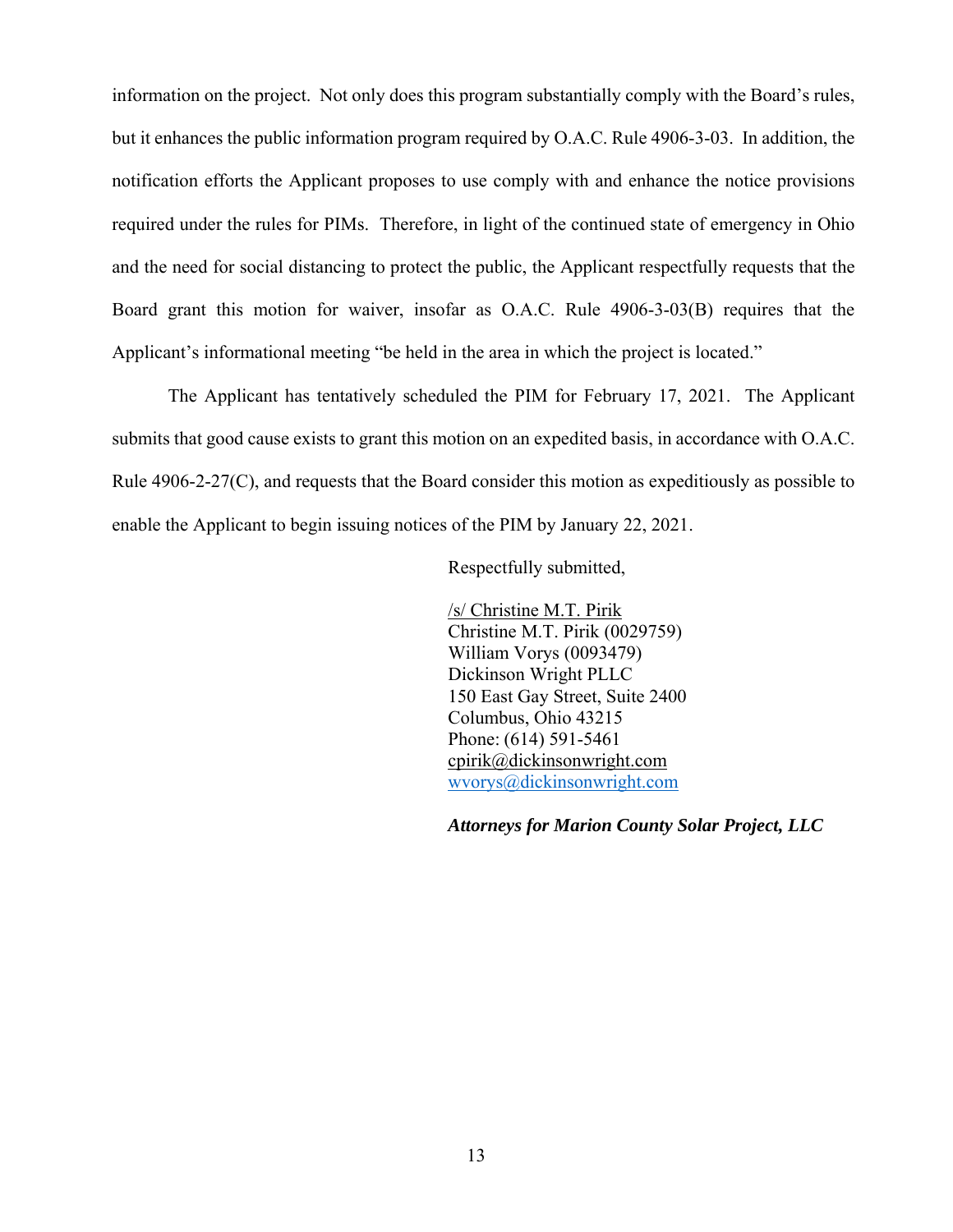## **CERTIFICATE OF SERVICE**

The Ohio Power Siting Board's e-filing system will electronically serve notice of the filing of this document on the parties referenced in the service list of the docket card who have electronically subscribed to these cases. In addition, the undersigned certifies that a copy of the foregoing document is also being served upon the persons below this 13th day of January, 2021.

> */s/ Christine M.T. Pirik*  Christine M.T. Pirik (0029759)

Counsel:

john.jones@ohioattorneygeneral.gov

Administrative Law Judge:

jeffrey.jones@puco.ohio.gov nicholas.walstra@puco.ohio.gov

4827-7414-5232 v4 [88534-4]